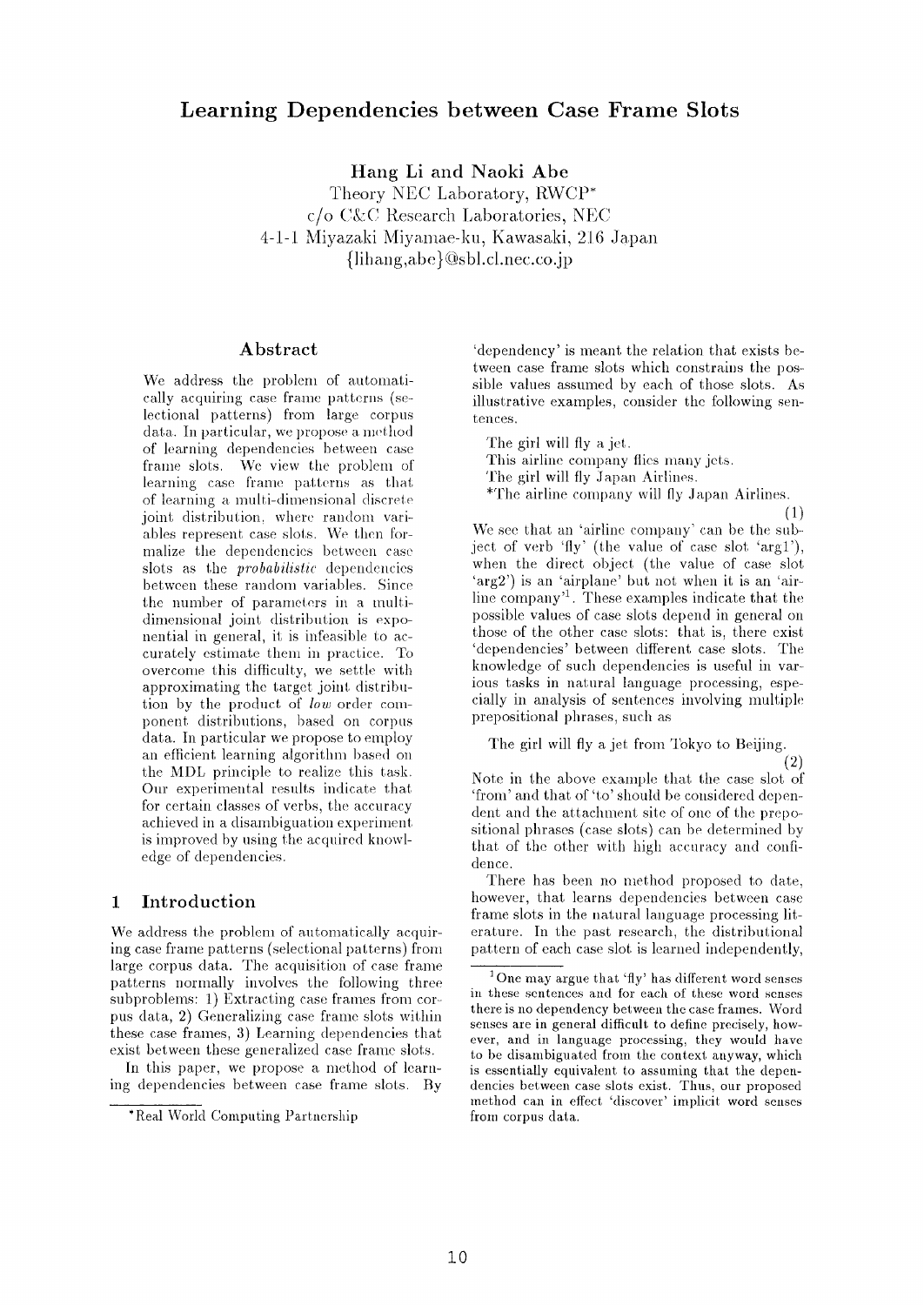and methods of resolving ambiguity are also based on the assumption that case slots are independent (Hindle and Rooth, 1991), or dependencies between at most two case slots are considered (Brill and Resnik, 1994). Thus, provision of an effective method of learning dependencies between case slots, as well as investigation of the usefulness of the acquired dependencies in disambiguation and other natural language processing tasks would be an important contribution to the field.

In this paper, wc view the problem of learning case frame patterns as that of learning a multidimensional discrete joint distribution, where raw doni variables represent case slots. We then formalize the dependencies between case slots as the *probabilistic* dependencies between these random variables. Since the number of dependencies that exist in a multi-dimensional joint distribution is exponential if we allow n-ary dependencies in general, it is infeasible to accurately estimate them with high accuracy with a data size available in practice. It is also clear that relatively few of these random variables (case slots) are actually dependent on each other with any signiticance. Thus it is likely that the target joint distribution can be approximated reasonably well by the product of component distributions of *low* order, drastically reducing the number of parameters that need to be considered. This is indeed the approach we take in this paper.

Now the problem is how to approximate a joint distribution by the product of lower order component distributions. Recently, (Suzuki, 1993) proposed an algorithm to approximately learn a multi-dimensional joint distribution expressible as a 'dendroid distribution', which is both efticient and theoretically sound. We employ Suzuki's algorithm to learn case frame patterns as dendroid distributions. We conducted some experiments to automatically acquire case frame patterns from the Penn Tree Bank bracketed corpus. Our experimental results indicate that for some class of verbs the accuracy achieved in a disambiguation experiment can be improved by using the acquired knowledge of dependencies between case slots.

## **2** Probability Models for Case Frame Patterns

Suppose that we have data given by instances of the case frame of a verb automatically extracted from a corpus, using conventional techniques. As explained in Introduction, the problem of learning case frame patterns can be viewed as that of estimating the underlying *multi-dimensional joint distribution* which gives rise to such data. In this research, we assume that case frame instances with the same head are generated by a joint distribution of type,

$$
P_Y(X_1, X_2, \ldots, X_n), \tag{3}
$$

**where index Y stands for the head, and each of the**  random variables  $X_i, i = 1, 2, ..., n$ , represents a case slot. In this paper, we use 'case slots' to mean surface case slots, and we uniformly treat obligatory cases and optional cases. Thus the number  $n$  of the random variables is roughly equal to the number of prepositions in English (and less than 100). These models can be further classified into three types of probability models according to the type of values each random variable  $X_i$  assumes<sup>2</sup>. When  $X_i$  assumes a word or a special symbol '0' as its value, we refer to the corresponding model  $P_Y(X_1,\ldots,X_n)$  as a 'word-based model.' Here '0' indicates the absence of the case slot in question. When  $X_i$  assumes a word-class or '0' as its value, the corresponding model is called a 'class-based model.' When  $\bar{X}_i$  takes on 1 or 0 as its value, we call the model a 'slot-based model.' Here the value of 'l' indicates the presence of the case slot in question, and '0' absence. Suppose for simplicity that there are only 4 possible case slots (random variables) corresponding respectively to the subject, direct object, 'front' phrase, and 'to' phrase. Then,

$$
P_{fly}(X_{arg1} = \text{girl}, X_{arg2} = \text{jet}, X_{from} = 0, X_{to} = 0)
$$
\n(4)

is given a specific probability value by a wordbased model. In contrast,

$$
P_{fly}(X_{arg1} = \langle \text{person} \rangle, X_{arg2} = \langle \text{airplane} \rangle,
$$
  

$$
X_{from} = 0, X_{to} = 0)
$$
 (5)

is given a specific probability by a class-based model, where (person) and (airplane) denote word classes. Finally,

$$
P_{fly}(X_{arg1} = 1, X_{arg2} = 1, X_{from} = 0, X_{to} = 0)
$$
\n(6)

is assigned a specific probability by a slot-based model.

We then formulate the dependencies between case slots as the *probabilislic* dependencies between the random variables in each of these three models. In the absence of any constraints, however, the number of parameters in each of the above three models is exponential (even the slotbased model has  $O(2^n)$  parameters), and thus it is infeasible to accurately estimate them in practice. A simplifying assumption that is often made to deal with this difficulty is that random variables (case slots) are mutually independent.

Suppose for example that in the analysis of the sentence

$$
1 \text{ saw a girl with a telescope}, \qquad (7)
$$

two interpretations are obtained. We wish to select the more appropriate of the two interpretations. **A heuristic word-based method for disambiguation, in which the slots arc assumed to be** 

**2A representation of a probability distribution is usually called a probability model, or simply a model.**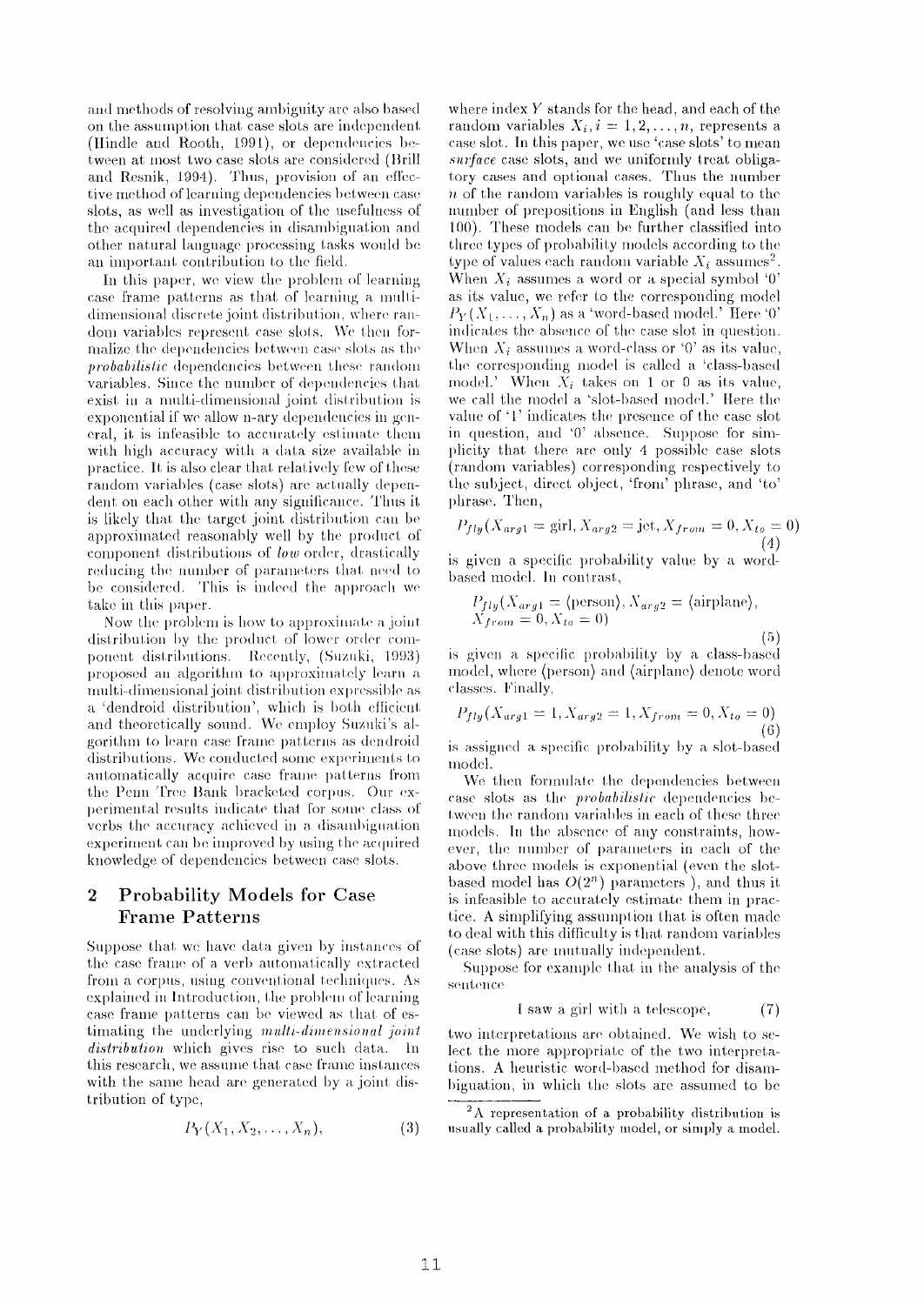dependent, is to calculate the following values of word-based likelihood and to select the interpretation corresponding to the higher likelihood value.

$$
P_{\text{see}}(X_{\text{arg1}} = I, X_{\text{arg2}} = \text{girl}, X_{\text{with}} = \text{telescope})
$$
\n(8)

$$
P_{\text{see}}(X_{\text{arg1}} = I, X_{\text{arg2}} = \text{girl})
$$
  
 
$$
\times P_{\text{girl}}(X_{\text{with}} = \text{telexcope})
$$
 (9)

If on the other hand we assume that the random variables are *independent*, we only need to calculate and compare  $P_{see}(X_{with} = telescope)$ and  $P_{girl}(X_{with} = telescope)$  (c.f.(Li and Abe, 1995)). The independence assumption can also be made in the case of a class-based model or a slot-based model. For slot-based models, with the independence assumption,  $P_{see}(X_{with} = 1)$  and  $P_{\text{airl}}(X_{\text{with}} = 1)$  are to be compared (c.f.(Hindle and Rooth, 1991)).

Assuming that random variables (case slots) are mutually independent would drastically reduce the number of parameters. (Note that under the independence assumption the number of parameters in a slot-based model becomes  $O(n)$ .) As illustrated in Section 1, this assumption is not necessarily valid in practice. What seems to be true in practice is that some case slots are in fact dependent but overwhelming majority of them are independent, due partly to the fact that usually only a few slots are obligatory and most others are optional.<sup>3</sup> Thus the target joint distribution is likely to be approximable by the product of several component distributions of low order, and thus have in fact a reasonably small number of parameters. We are thus lead to the approach of approximating the target joint distribution by such a simplified model, based on corpus data.

### **3 Approximation by Dendroid Distribution**

Without loss of generality, any n-dimensional joint distribution can be written as

$$
P(X_1, X_2, \dots, X_n) = \prod_{i=1}^n P(X_{m_i} | X_{m_1} \dots X_{m_{i-1}})
$$
\n(10)

for some permutation  $(m_1, m_2, ... m_n)$  of 1, 2, ..., n, here we let  $P(X_{m_1}|X_{m_0})$  denote  $P(X_{m_1})$ .

A plausible assumption on the dependencies between random variables is intuitively that each variable *directly* depends on at most one other variable. (Note that this assumption is the simplest among those that relax the independence assumption.) For example, if a joint distribution  $P(X_1, X_2, X_3)$  over 3 random variables  $X_1, X_2, X_3$  can be written (approximated) as follows, it (approximately) satisfies such an assumption.

$$
P(X_1, X_2, X_3) = (\approx) P(X_1) \cdot P(X_2 | X_1) \cdot P(X_3 | X_1)
$$
\n(11)

Such distributions are referred to as 'dendroid distributions' in the literature. A dendroid distribution can be represenled by a dependency forest (i.e. a set of dependency trees), whose nodes represent the random variables, and whose directed arcs represent the dependencies that exist between these random variables, each labeled with a number of parameters specifying the probabilistic dependency. (A dendroid distribution can also be considered as a restricted form of the Bayesian Network (Pearl, 1988).) It is not difficult to see that there are  $7$  and only  $7$  such representations for the joint distribution  $P(X_1, X_2, X_3)$  disregarding the actual numerical values of the probability parameters.

Now we turn to the problem of how to select the best dendroid distribution from among all possible ones to approximate a target joint distribution based on input data generated by it. This problem has been investigated in the area of machine learning and related fields. A classical method is Chow  $\&$  Liu's algorithm for estimating a multidimensional joint distribution as a dependency tree, in a way which is both efficient and theoretically sound (Chow and Liu, 1968). More recently (Suzuki, 1993) extended their algorithm so that it estimates the target joint distribution as a dependency Forest. or 'dendroid *distrihution',* allowing for the possibility of learning one group of random variables to be completely independent of another. Since many of the random variables (case slots) in case frame patterns are essentially independent, this feature is crucial in our context, and we thus employ Suzuki's algorithm for learning our case frame patterns. Figure 1 shows the detail of this algorithm, where  $k_i$  denotes the numher of possible values assumed by node (random variable)  $X_i$ , N the input data size, and  $\log'$  denotes the logarithm to the base 2. It is easy to see that the number of parameters in a dendroid distribution is of the order  $O(k^2n^2)$ , where k is the maximum of all  $k_i$ , and n is the number of random variables, and the time complexity of the algorithm is of the same order, as it is linear in the number of parameters.

Suzuki's algorithm is derived from the Minimum Description Length (MDL) principle *(Ris***sanen,** 1989) which is a principle for statistical estimation in information theory. It is known that as a method of estimation, MDL is guaranteed to be near optimal<sup>4</sup>. In applying MDL, we usually assume that the given data are generated by a probability model that belongs to a certain class of models and selects a model within the class which

 $3$ Optional slots are not necessarily independent, but if two optional slots are randomly selected, it is likely that they are independent of one another.

<sup>&</sup>lt;sup>4</sup>We refer the interested reader to (Li and Abe, 1995) for **an introduction to MDL.**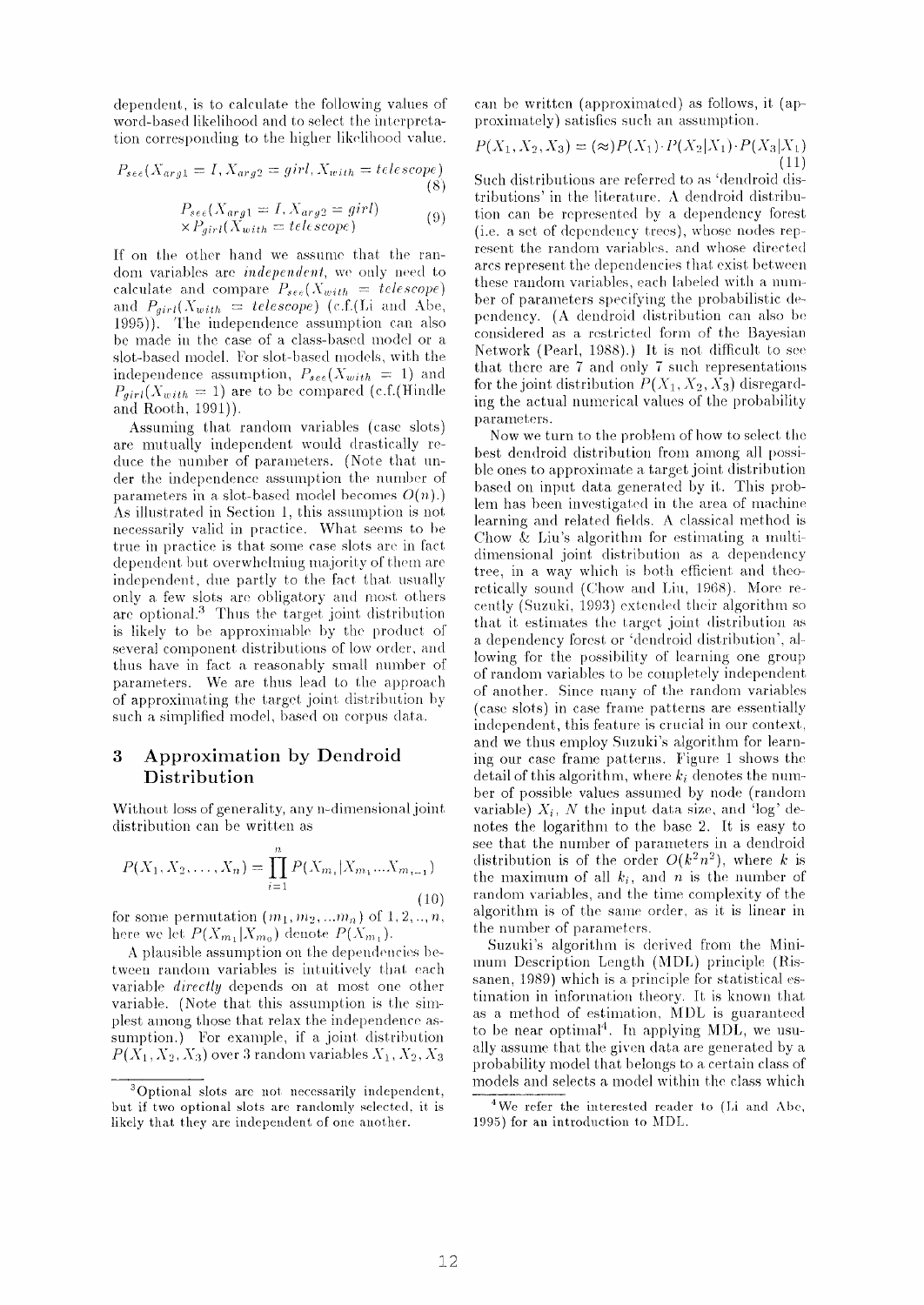Let  $T := \emptyset$ ; Calculate the mutual information  $I(X_i, X_j)$  for all node pairs  $(X_i, X_j)$ ; Sort the node pairs in descending order of  $I$ , and store them into queue Q; Let V be the set of  $\{X_i\}$ ,  $i = 1, 2, ..., n;$ 

while The maximum value of  $I$  in  $Q$  satisfies  $I(X_i, X_j) > \theta(X_i, X_j) = (k_i - 1)(k_j - 1) \frac{\log N}{2N}$ 

do begin Remove the node pair  $(X_i, X_j)$  having the maximum value of  $I$  from  $Q$ ;

If  $X_i$  and  $X_j$  belong to different sets  $W_1$ ,  $W_2$  in V;

**Then** Replace  $W_1$  and  $W_2$  in V with

 $W_1 \cup W_2$ , and add edge  $(X_i, X_j)$  to T:  $_{\mathrm{end}}$ 

Output  $T$  as the set of edges of the estimated model.

Figure 1: The learning algorithm

best explains the data. It tends to be the case usually that a simpler model has a poorer fit to the data, and a more complex model has a better fit to the data. Thus there is a trade-off between the simplicity of a model and the goodness of fit to data. MDL resolves this trade-off in a disciplined way: It selects a model which is reasonably simple and fits the data satisfactorily as well. In our current problem, a simple model means a model with less dependencies, and thus MDL provides a theoretically sound way to learn only those dependencies that are statistically significant in the given data. An especially interesting feature of MDL is that it incorporates the input data size in its model selection criterion. This is reflected, in our case, in the derivation of the threshold  $\theta$ . Note that when we do not have enough data (i.e. for small N), the thresholds will be large and few nodes tend to be linked, resulting in a simple model in which most of the case frame slots are judged independent. This is reasonable since with a small data size most case slots cannot be determined to be dependent with any significance.

#### $\overline{4}$ **Experimental Results**

We conducted some preliminary experiments to test the performance of the proposed method as a method of acquiring case frame patterns. In particular, we tested to see how effective the patterns acquired by our method are in structural disambiguation. We will describe the results of this experimentation in this section.

#### Experiment 1: Slot-based Model  $4.1$

In our first experiment, we tried to acquire slotbased case frame patterns. First, we extracted 181,250 case frames from the Wall Street Journal (WSJ) bracketed corpus of the Penn Tree Bank as training data. There were 357 verbs for which

Table 1: Verbs and their perplexity

| Verb      | Independent | Dendroid  |
|-----------|-------------|-----------|
| $\rm add$ | 5.82        | 5.36      |
| buy       | 5.04        | 4.98      |
| find      | 2.07        | 1.92      |
| open      | 20.56       | $16.53\,$ |
| protect   | 3.39        | 3.13      |
| provide   | 4.46        | 4.13      |
| represent | 1.26        | 1.26      |
| send      | 3.20        | 3.29      |
| succeed   | 2.97        | 2.57      |
| tell      | 1.36        | 1.36      |

more than 50 case frame examples appeared in the training data.

First we acquired the slot-based case frame patterns for all of the 357 verbs. We then conducted a ten-fold cross validation to evaluate the 'test data perplexity' of the acquired case frame patterns, that is, we used nine tenth of the case frames for each verb as training data (saving what remains as test data), to acquire case frame patterns, and then calculated perplexity using the test data. We repeated this process ten times and calculated the average perplexity. Table 1 shows the average perplexity obtained for some randomly selected verbs. We also calculated the average perplexity of the 'independent slot models' acquired based on the assumption that each slot is independent. Our experimental results shown in Table 1 indicate that the use of the dendroid models can achieve up to 20% perplexity reduction as compared to the independent slot models. It seems safe to say therefore that the dendroid model is more suitable for representing the true model of case frames than the independent slot model.

We also used the acquired dependency knowledge in a pp-attachment disambiguation experiment. We used the case frames of all 357 verbs as our training data. We used the entire bracketed corpus as training data in part because we wanted to utilize as many training data as possible. We extracted (verb, noun<sub>1</sub>, prep, noun<sub>2</sub>) or  $(verb, *prep*<sub>1</sub>, *noun*<sub>1</sub>, *prep*<sub>2</sub>, *noun*<sub>2</sub>)$  patterns from the WSJ tagged corpus as test data, using pattern matching techniques. We took care to ensure that only the part of the tagged (non-bracketed) corpus which does not overlap with the bracketed corpus is used as test data. (The bracketed corpus does overlap with part of the tagged corpus.)

We acquired case frame patterns using the training data. We found that there were 266 verbs, whose 'arg2' slot is dependent on some of the other preposition slots. There were 37 (See examples in Table 2) verbs whose dependency between arg2 and other slots is positive and exceeds a certain threshold, i.e.  $P(arg2 =$  $1, prep = 1) > 0.25$ . The dependencies found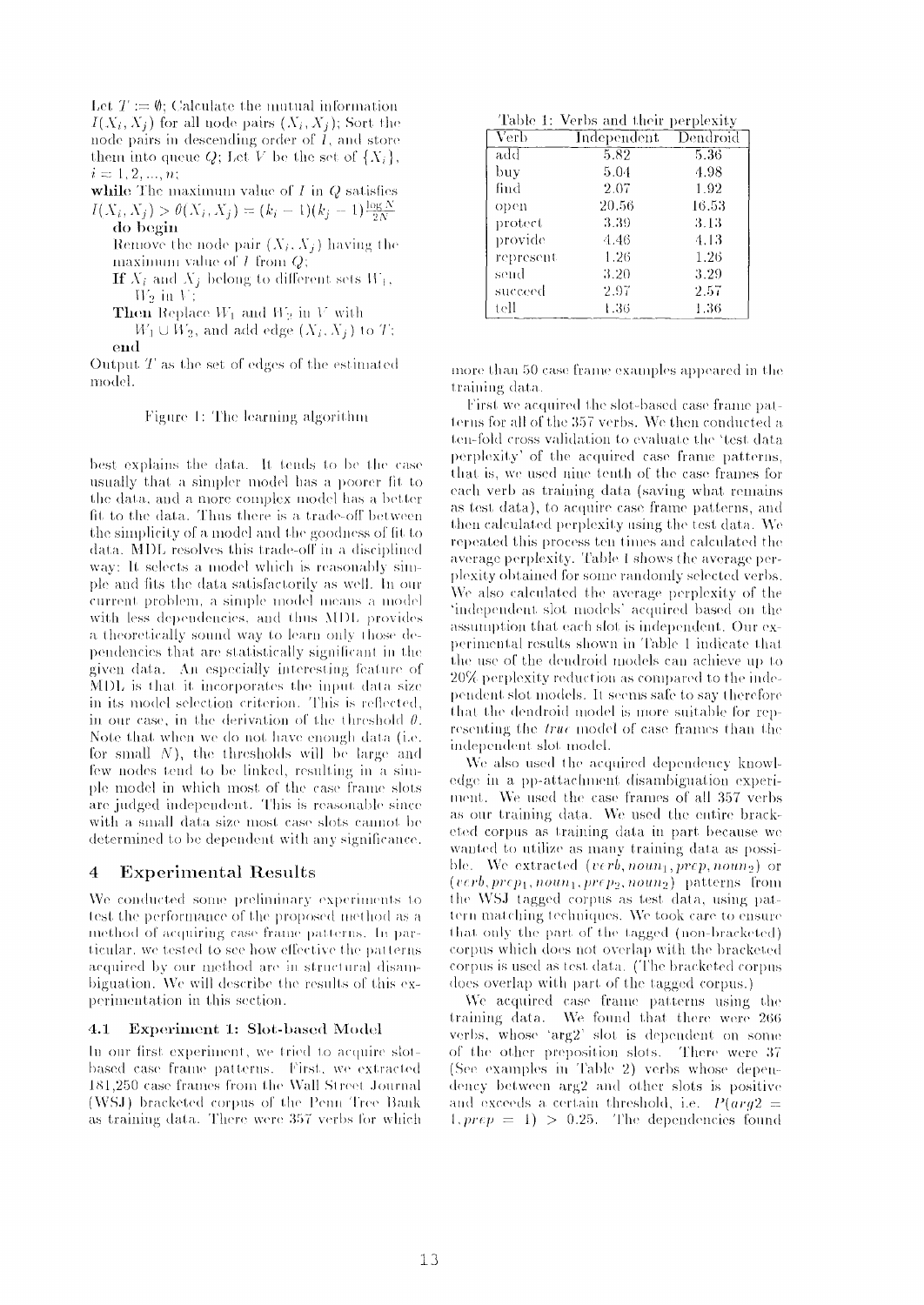by our method seem to agree with human intuition in most cases. There were 93 examples in

Table 2: Verbs and their dependent slots

| Verb    | Dependent slots |
|---------|-----------------|
| add     | $arg2$ to       |
| blame   | arg2 for        |
| buy     | $arg2$ for      |
| climb   | arg2 from       |
| compare | arg2 with       |
| convert | arg2<br>– to    |
| defend  | arg2 against    |
| explain | arg2<br>-to     |
| file    | arg2 against    |
| focus   | $arg2$ on       |

Table 3: Disambiguation results 1

|             | Accuracy $(\%)$ |
|-------------|-----------------|
| Dendroid    | 90/93(96.8)     |
| Independent | 79/93(84.9)     |

the test data  $((verb,noun,prep, noun_2)$  pattern) in which the two slots 'arg2' and *prep* of *verb* are determined to be positively dependent and their dependencies are stronger than the threshold of 0.25. We forcibly attached *prep noun*<sub>2</sub> to *verb* for these 93 examples. For comparison, we also tested the disambiguation method based on the independence assumption proposed by (Li and Abe, 1995) on these examples. Table 3 shows the results of these experiments, where 'Dendroid' stands for the former method and 'Independent' the latter. We see that using the information on dependency we can *significantly* improve the disambiguation accuracy on this part of the data

Since we can use existing methods to perform disambiguation for the rest of the data, we can improve the disambiguation accuracy for the entire test data using this knowledge. Furthermore, we found that there were 140 verbs having inter-dependent preposition slots. There were 22 (See examples in Table 4 ) out of these 140 verbs such that their ease slots hawe positive dependency that exceeds a certain threshold, i.e.  $P(prep_1 = 1, prep_2 = 1) > 0.25$ . Again the dependencies found by our method seem to agree with human intuition. In the test data (which are of  $verb,prep_1,noun_1,prep_2, noun_2$  pattern), there were 21 examples that involve one of the above 22 verbs whose preposition slots show dependency exceeding 0.25. We forcibly attached both *prep<sub>1</sub>* noun<sub>1</sub> and *prep<sub>2</sub>* noun<sub>2</sub> to *verb* on these 21 examples, since the two slots  $prep_1$  and *prep~* are judged to be dependent. Table 5 shows the results of this experimentation, where 'Dendroid' and 'Independent' respectively represent

Table 4: Verbs and their dependent slots

| Head              | Dependent slots |
|-------------------|-----------------|
| acquire           | from for        |
| apply             | for to          |
| $_{\text{boost}}$ | from to         |
| climb             | from to         |
| fall              | from to         |
| grow              | from to         |
| improve           | from to         |
| raise             | from to         |
| sell              | to for          |
| think             | - as            |

the method of using and not using the knowledge of dependencies. Again, we found that for the part of the test data in which dependency is present, the use of the dependency knowledge can be used to improve the accuracy of a disambiguation method, although our experimental results are inconclusive at this stage.

Table 5: Disambiguation results 2

|             | $Accuracy \$ |
|-------------|--------------|
| Dendroid    | 21/21(100)   |
| Independent | 20/21(95.2)  |

### 4.2 Experiment 2: Class-based Model

We also used the 357 verbs and their case frames used in Experiment 1 to acquire class-based case frame patterns using the proposed method. We randomly selected 100 verbs among these 35r verbs and attempted to acquire their case frame patterns. We generalized the case slots within each of these case frames using the method proposed by (Li and Abe, 1995) to obtain class-based case slots, and then replaced the word-based case slots in the data with the obtained class-based case slots. What resulted are class-based case frame examples. We used these data as input to the learning algorithm and acquired case frame patterns for each of the 100 verbs. We found that no two case slots are determined as dependent in any of the case frame patterns. This is because the number of parameters in a class based model is very large compared to the size of the data we had available.

Our experimental result verifies the validity in practice of the assumption widely made in statistical natural language processing that class-based case slots (and also word-based case slots) are mutually independent, at least when the data size available is that provided by the current version of the Penn Tree Bank. This is an empirical finding that is worth noting, since up to now the independence assumption was based solely on hu-